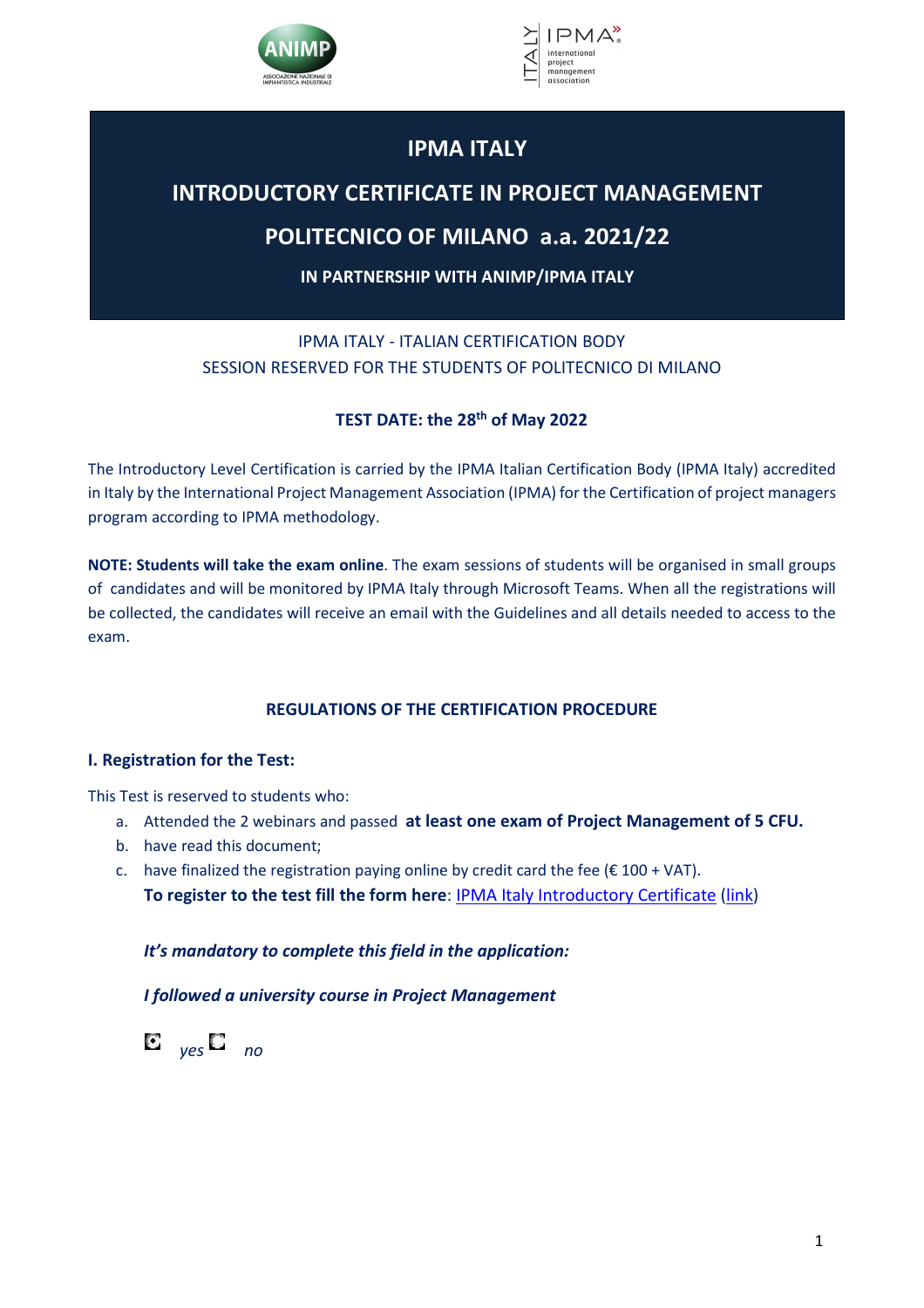



*Course name: ……………… (…. CFU)* 

**d.** The payment of the fee includes:

i. IPMA Young Crew Italy membership fee (valid until 31.12.2022);

ii. the IPMA ICB4 Manual Individual Competence Baseline developed by IPMA and the Exercise Book;

iii. for those who will pass the certification test, the Certificate and the registration in the official certified IPMA Italy Albo;

iv. the right to apply to un upper IPMA Certification Level discounting the official fee ( $\epsilon$  100 + VAT). **e.** Registration must be formalized at the latest within 5 days before the exam. For requests sent after this deadline IPMA Italy reserves the right to accept or not the enrolment.

## **II. Document package**

After the registration the candidate will automatically receive an e.mail with attached the IPMA ICB4 Manual and the Exercise Book.

## **III. Certification procedure**

## **1) Objective**

Certify that the candidate knows and has acquired the theoretical skills relating to the fundamental methodologies, internationally recognized, which are required for the Project Management.

## **2) Who is it for?**

The certification is aimed at those who are approaching the project management discipline and who have studied the basic methods for the conduct of the projects, either through participation in internal courses to companies, both for the students, by attending courses on Project Management within the various degree courses currently offered by Italian Universities.

## **3) Certification Body**

Certification is carried by IPMA Italy.

## **4) Test Content**

The test aims to check the knowledge of some of the 28 "Competence Elements" (CE) that constitute the competences of a Project Manager, as described in the IPMA ICB4 Individual Competence Baseline.

- Practice: Project Design, Requirements and Objectives, Scope, Time, Organisation and information, Quality, Finance, Resources, Plan and Control, Risk and opportunity, Stakeholders.
- People: Personal communication, Leadership, Teamwork, Results orientation.
- Perspective: Governance, structures and processes.

## **5) Official Certification Title**

"Introductory Certificate in Project Management"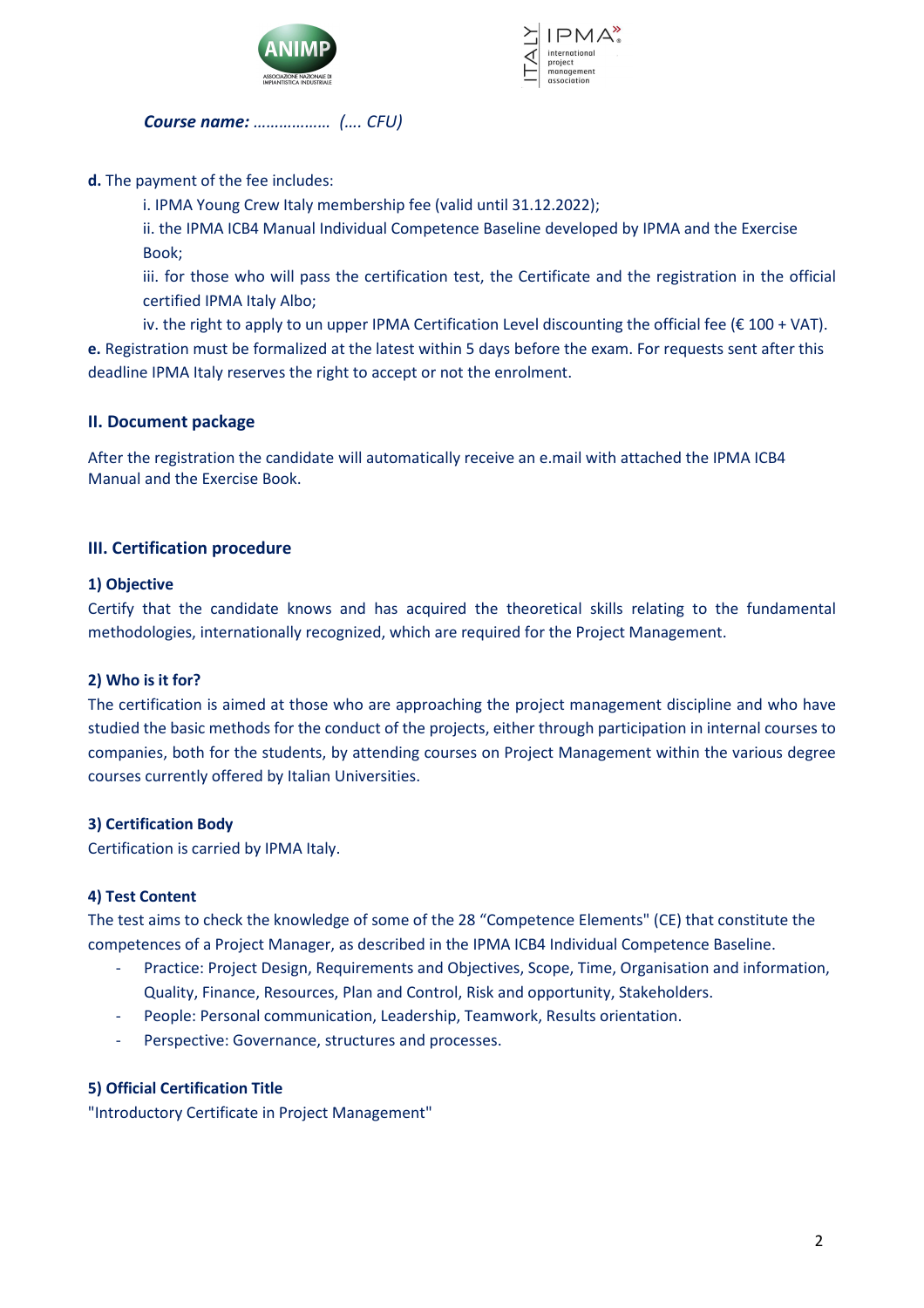



#### **PROCEDURE**

#### **6) The Process**

The examination process of certification is managed by IPMA Italy.

The entire evaluation process follows the general rules as set by IPMA for the Certification of Project Managers.

## **7) The Test**

The test is made up by 30 multiple choice questions prepared by an Assessor accredited by IPMA Italy.

#### **8) Rules**

The exam is online based on a IPMA Italy platform and on the MS Teams platform for audio/video connection with a IPMA Italy representative. The candidates receive a few days before the exam date the instructions for connection to the exam.

Candidates must have a valid ID document.

Candidates are not allowed during the test to consult any documentation and are requested to switch off mobile.

Candidates are divided in small session groups, depending on the final number of registrations.

#### **9) Test duration**

The time available to candidates, to answer the 30 questions, is 70 minutes

#### **10) Surveillance**

The surveillance is in charge to IPMA Italy officers.

## **11) Test evaluation**

The test evaluation is made by IPMA Italy officers.

#### **12) Scoring**

The exam is passed if the candidate provides at least 20 correct answers to the 30 questions. Wrong or blank answers add 0 points to the score.

#### **13) Registration fee**

The examination fee is not refundable. In case of failure to participate, the candidate is allowed to ask for to take the exam into another session, within one year from the date of his/her registration.

## **14) Test Results**

IPMA Italy will communicate the test result (successfully passed or not) by email directly to the candidate. In both cases (test successfully passed or test not passed) marks will never be published or communicated. IPMA Italy can't accept candidate's request asking for to look at the exam done.

## **15) Test passed successfully: IPMA Italy Official Register and Certificate**

The names of all those who get the certificate will be entered and published into the Register of IPMA Italy Official Certificates on www.ipma.it website within 30 days from the certification session date.